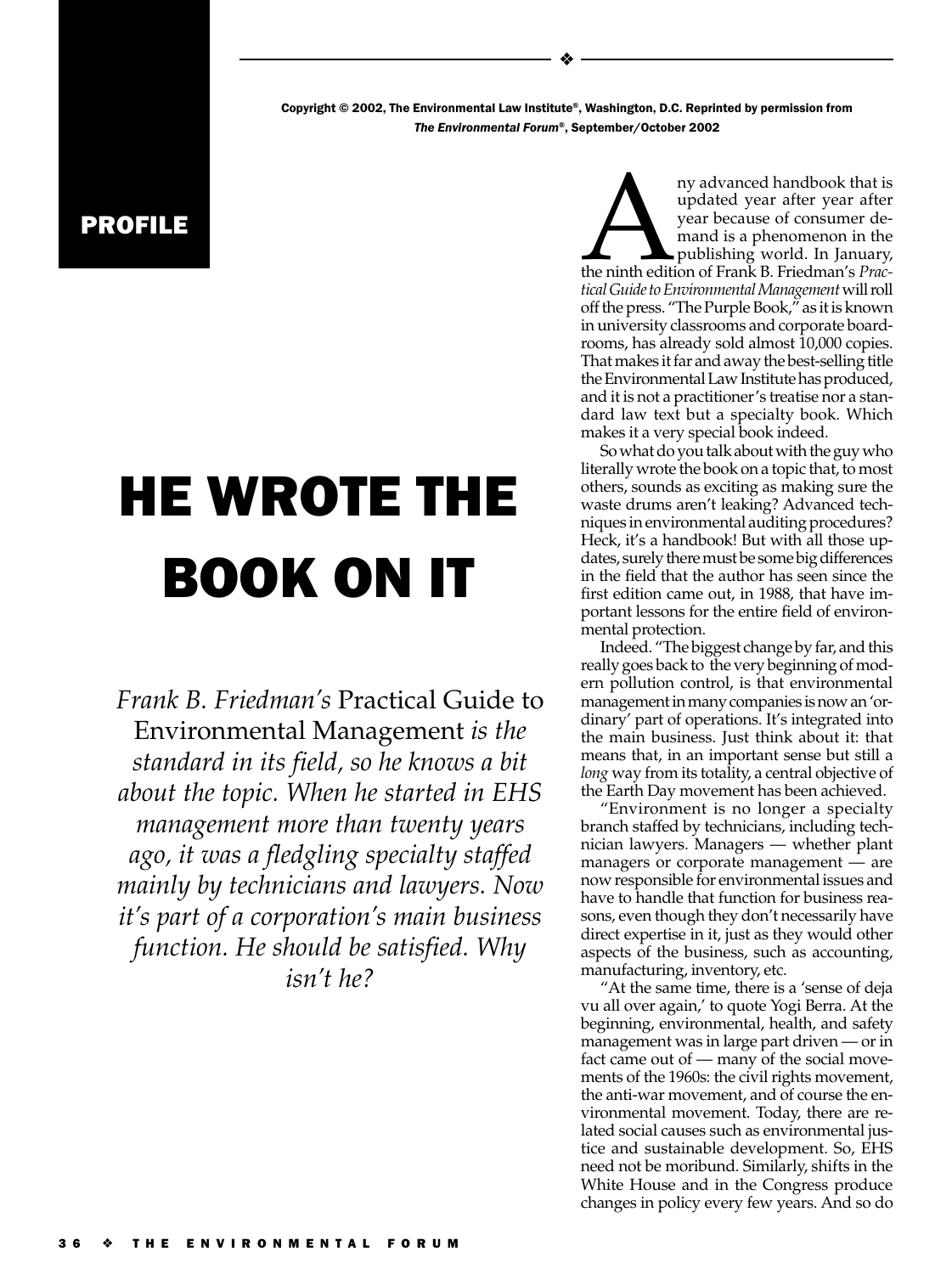



For more information on Practical Guide to Environmental Management, 9th Edition, visit, www.elistore.com/ books.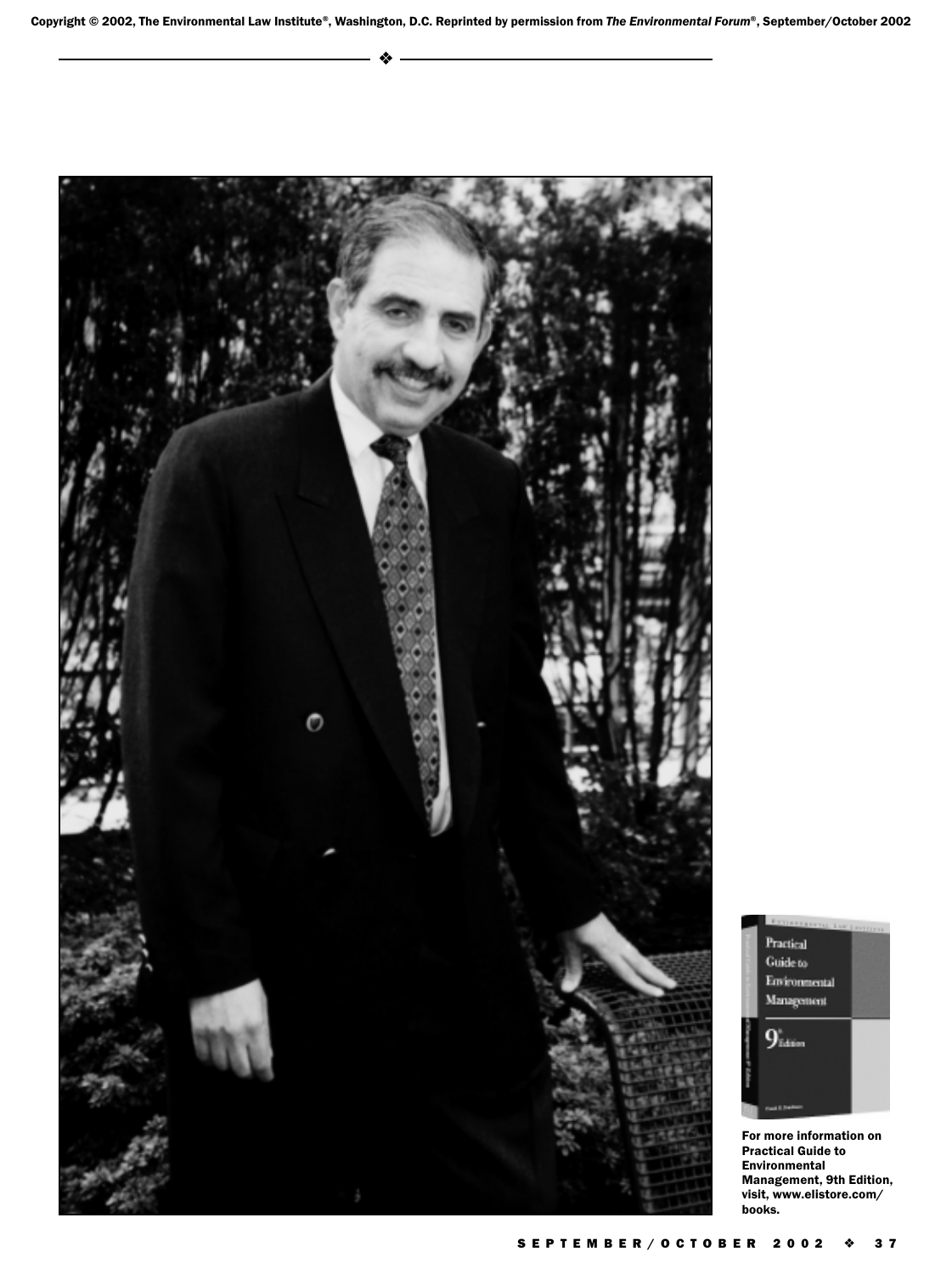❖

"I don't think that we ever realized that, for many companies, once compliance became fairly routine, doing environment better would become the same as doing inventory control better. The passion is gone. Environmental management has been a victim of its own success.

the changes within the corporate world. Which explains the constant updates of the book."

With its absorption into operations, the field of environmental management is mature, which is mostly a good thing, Friedman says. But with maturity has come a moribundity a "green arthritis," as he and Richard MacLean wrote in an article in this magazine two years ago. As they describe it, government, the environmental community, and business are in a standoff, and little progress is being made in improving how environmental protection is done, while emerging problems of global proportions unaddressable by simple regulation of industry continue largely unaddressed. But MacLean and Friedman had the severest criticism for their own sector. "There is still little impetus from within industry to make progress," says Friedman today. "EHS managers are mostly doing a good job, mind you. But as a field, when it comes to progress, where we excel mostly is in making catchy slogans.

"So the Earth Day generation in no small way succeeded in having business run with environment in mind, but I don't think that we ever realized that, for many firms, once compliance became fairly routine, doing environment better would become the same as doing inventory control better. The passion is gone.'

Fredman's environmental career<br>began in enforcement, as a trial at-<br>torney for the Justice Department<br>in what was then called the Land<br>and Natural Resources Division.<br>He argued over 30 major natural resource, en-<br>eroy and riedman's environmental career began in enforcement, as a trial attorney for the Justice Department in what was then called the Land and Natural Resources Division. ergy, and environmental cases throughout the United States in the late 1960s. He left there in 1970 and became an attorney and then a manager for Atlantic Richfield Company. In 1981, he was named vice president of Occidental Petroleum Corporation for EHS and he has held similar positions for Elf Atochem and Elf Aquitaine, retiring from the last in 2000. Now a consultant, he is a constant presence on the lecture circuit, has three other book titles to his credit, is a certified EHS auditor, and serves on numerous trade association panels. The *National Law Journal* cited him as one of a small group of attorneys "who stand out not only for their success in representing their clients' interest, but also for their influence on the law."

Looking back on those early years, he says, "The area was so novel and demanding compliance, citizen suits, etc. — that the new gurus called environmental professionals were listened to for fear of what might happen to

the company. Unfortunately, while many of these people had technical and legal skills, they did not necessarily have management skills. Meanwhile, there was a worldwide revolution in management — the total quality movement, ISO 9000, Six Sigma, etc. Many of the environmental professionals were on the outside looking in.

"The senior environmental professionals always preached that it was important to integrate the environmental function and make it part of operations, with operating management accountable for environmental performance. But when this actually occurred over the course of the 1990s, there was less need for their expertise, particularly if they hadn't learned the language of business or were arrogant experts, which was too often the case. Unfortunately, what was also lost was the broader understanding of the significance of these issues the concern of the public and how a company's image would be affected long–term.

"Previously, environmental professionals understood social pressures for being a good neighbor, product stewardship, etc., and they also understood the arcana and politics of permitting, and how to work with agencies. Their stature gradually grew and many were at the vice president level reporting to the CEO or very senior management. As the gurus, they were not afraid to speak their mind — they were expected to.

"In a sense, then, environmental management has been a victim of its own success. Compliance can breed complacence, and integration means that 'the environment' no longer stands out as socially important, for many companies, though it gets lip service for public relations purposes. As I noted earlier, many of the people now moving into these functions do not have a broader understanding of environment as an issue. So, in some case, we are repeating the mistakes of the early days, before federal environmental law and enforcement, when we could put just about anybody in charge of EHS and assume that, if anything went wrong, it was not that important. There are still some very good people in this field and many of these did not come from the environmental professional ranks. But as the field has shrunk in importance, it is difficult to attract capable managers. The field does not have the draw that it once did, and there are fewer younger people who are capable of taking leadership roles."

As to those catchy slogans, the one that bothers Friedman personally, because it goes to the core of his experience, is "beyond compliance."